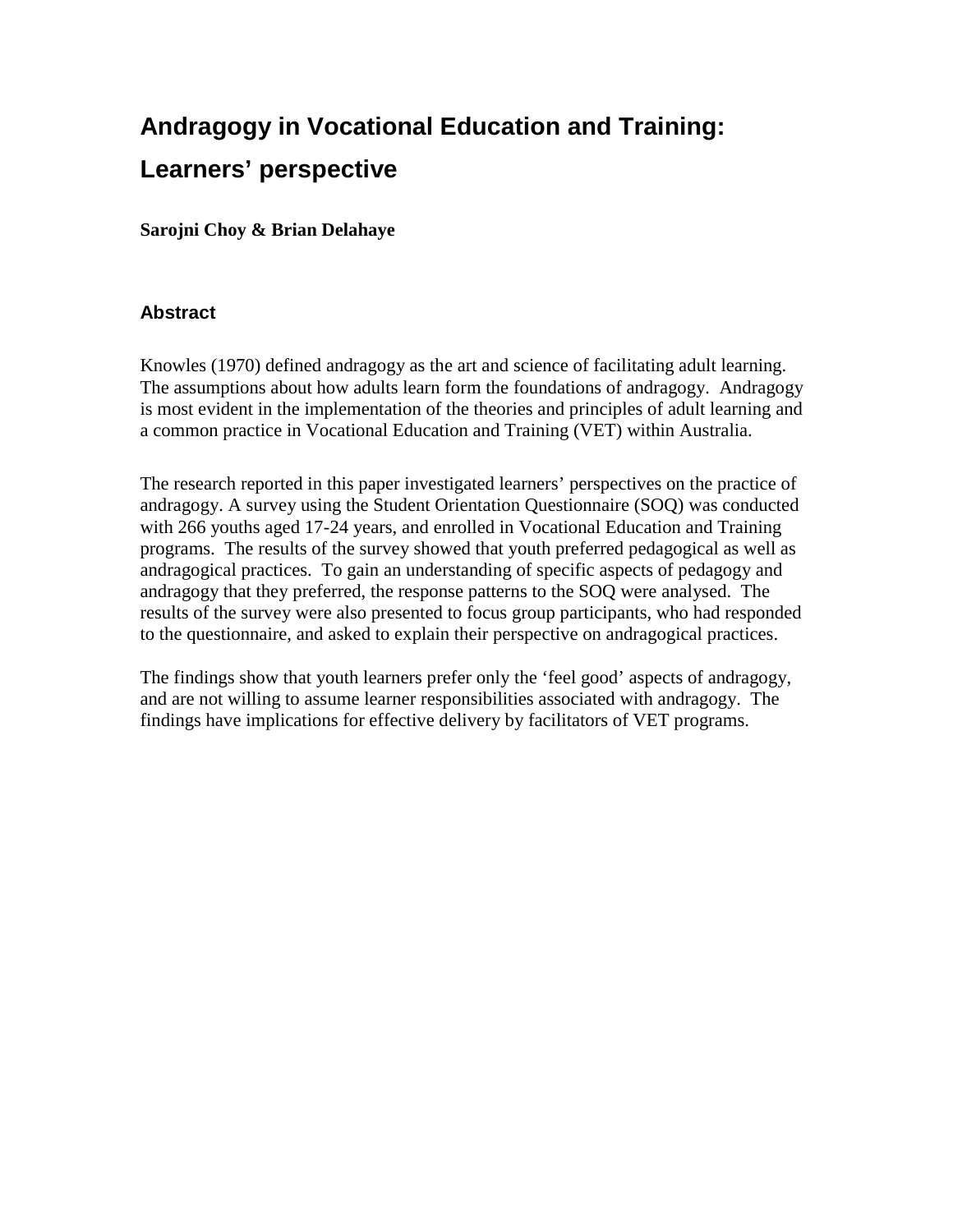## **Andragogy in Vocational Education and Training: Learners' perspective**

## **Sarojni Choy & Brian Delahaye**

## **Introduction**

The principles of adult learning form the underpinning theoretical framework for research about adult learning. The founding theories and principles have become instrumental in the practice of adult education. It was Knowles (1970) who popularised the term 'andragogy' to describe the art and science of helping adults to learn.

Unlike the practice of pedagogy, which is teacher-centred, andragogy is learner-centred, with the role of the teacher primarily that of a facilitator. According to Hadley (1975), who advanced Knowles' (1970) theory, the purpose of andragogy is aimed at

… education [that] grow[s] from students' needs at a particular time and in a specific context. Andragogical goals are continuously being created and reconstructed, but more importantly, the learner participates in this creation and reconstruction. (p. 35).

An andragogical approach is recommended as a way of enabling more meaningful outcomes for individuals (Knowles, 1990). In this approach, learners freely choose their learning goals and make independent decisions about what, how and when they want to learn. However, to gain maximum benefit from the approach, learners also need to be self-directed, autonomous and responsible for decision-making. They need to use their experiences as a learning resource (Christian, 1982 and Knowles, 1990). Typically, learners with an andragogical orientation expect the teacher to provide an environment that enhances learning and to have limited control over the process of learning.

The practice of andragogy is based on a set of assumptions about adult learners that were proposed by Knowles (1973):

- $\blacksquare$  The need to know adults like to relate their learning program to their lives. They prefer active forms of learning that can be easily contextualised into their life activities.
- $\blacksquare$  The learner's self-concept adults have self-responsibility. They see themselves as individuals who have the capacity to make decisions for themselves and not be led or manipulated by others.
- The role of learners' experience adults have a range of life experiences that impact on their learning. These experiences are used to express their self-identity and form valuable learning resources.
- Readiness to learn resulting from realization of the need to learn. This need can be created through models of superior performances, career counselling, simulation exercises, and other techniques (Knowles, 1990, p. 61).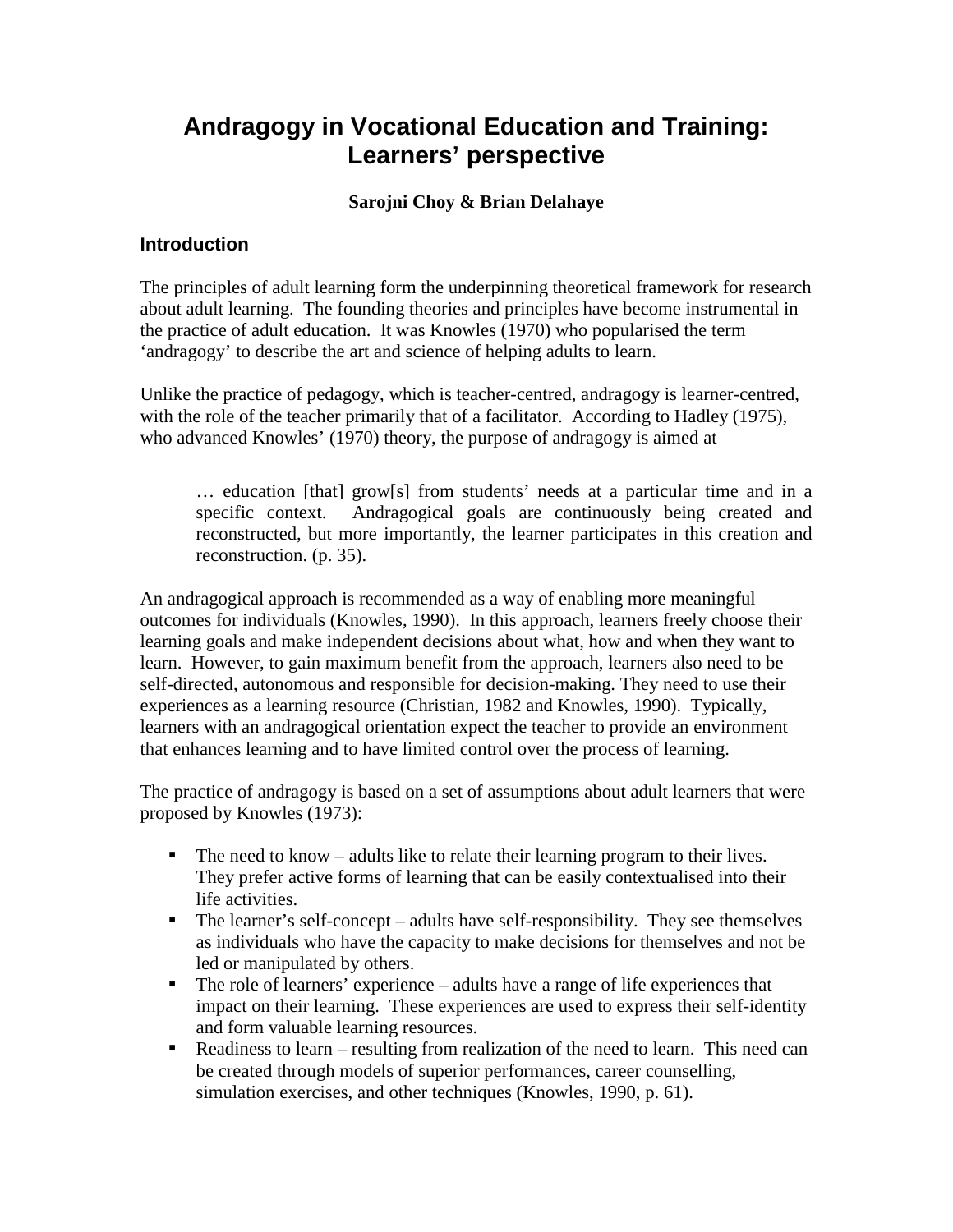- Orientation to learning –Adults are motivated to learn because they are able to realise the worth/value of learning in enhancing their ability to address issues and problems in their daily lives.
- Motivation most adults are intrinsically motivated to learn while some are also extrinsically motivated. In an era when rapid changes are occurring across all aspects of life, learning is becoming significantly important for adults (Heimstra, 1994). It has become the key to success and is now seen as a lifelong process.

Within the VET sector, there is evidence of an andragogical approach drawing on these assumptions in the concept of flexible delivery, which supports the notion of learners as individuals in a specific or particular context. Other evidence of andragogy includes:

- Goals and objectives in the Training Packages that are realistic, important and have immediate use.
- User choice.
- VET requiring learners to take responsibility for their own learning. Much selfdirected learning is required for self-paced learning materials.
- Learning as a lifelong process.

However, an important and unresolved issue around andragogy is that while the assumptions about adult learners, that are noted above, are widely acknowledged, it is not certain whether adults actually behave or think in the ways that Knowles assumes. For instance, some research shows that there may be a gap between what learners say they prefer and what they actually do when engaged in learning (Cross, 1981).

The study reported here (Choy 2001) is based on a question about whether young people aged 17 to 24, have an orientation to learning that would benefit from the practice of andragogy. Do they display the characteristics assumed of adults? The study investigated the orientation preferences of young people and the aspects of andragogy that they prefer.

## **The Study**

The investigation was completed in two phases. In the first phase, a survey was undertaken to examine the study orientation of young people. In the second phase the andragogical practices that the young people indicated a preference for were explored further in focus groups.

Using the Student Orientation Questionnaire (SOQ) developed by Christian (1982) the survey involved 266 young people aged 17-24 years and enrolled in VET programs. It found that participants expressed preferences for both pedagogical and andragogical orientations. The pedagogical practices they preferred were similar to those used in schools, however it was not clear from the preliminary analysis which particular aspects of andragogy they preferred. Thus further explanation was sought in focus group discussions.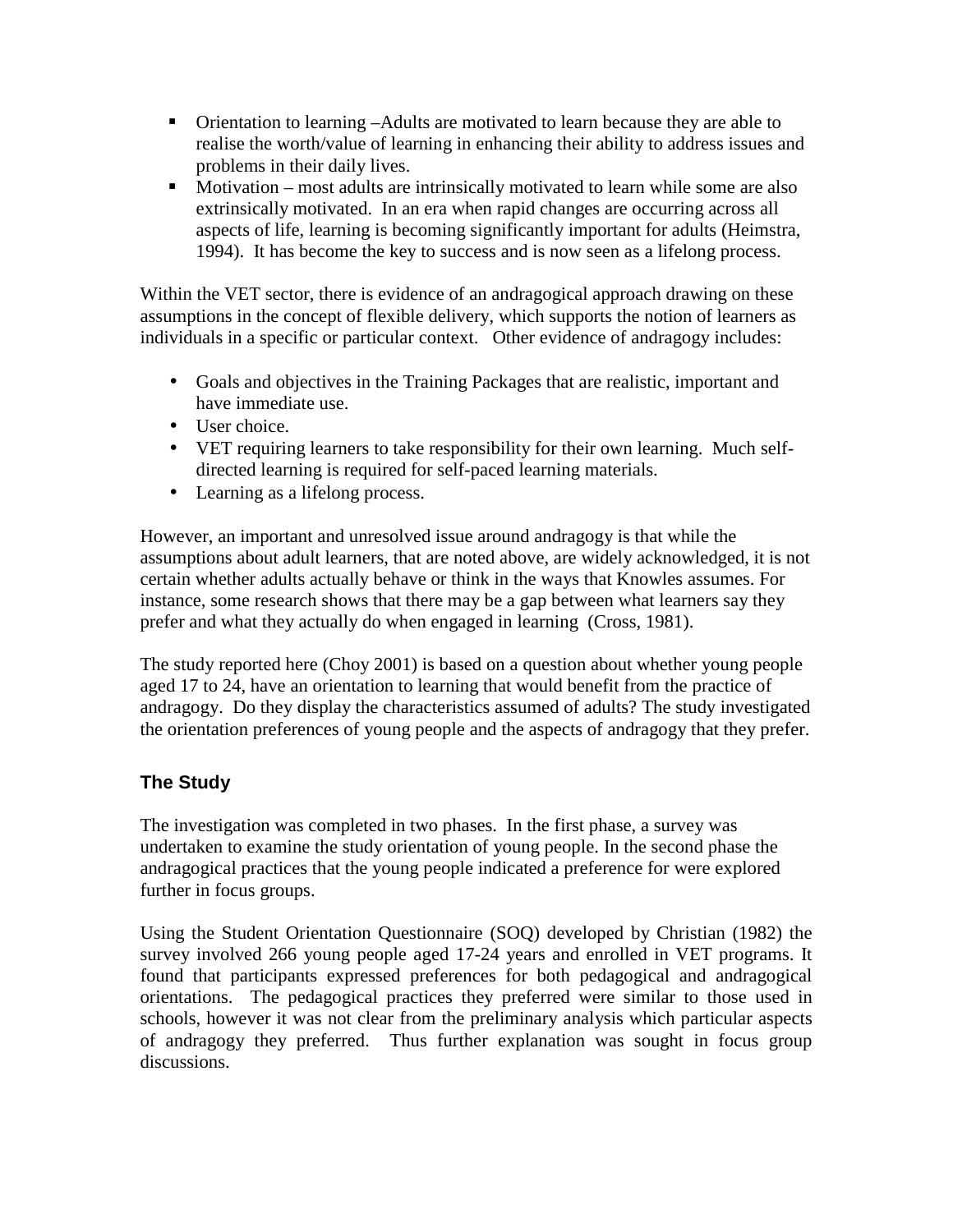#### **The Survey**

The SOQ was the only instrument found to measure both the pedagogical and andragogical dimensions. It has 50 items, each with a five point Likert type scale, thus yielding relative, rather than absolute, measures. Of the 50 questions in the survey, 25 are andragogically oriented and 25 have a pedagogical orientation. A study by Delahaye and Smith  $(1995)$  confirmed the construct validity of the instrument<sup>1</sup>.

#### *Sample and Procedures*

A random sampling design was constrained by access to the wider youth learner population and associated costs. Thus, a convenience sample was surveyed. The sample included four TAFE institutes, two in a metropolitan area, one in an outer suburb and one in a regional area. Access was given to students whose teachers permitted the survey to be conducted during class time.

Survey respondents completed the SOQ voluntarily and were asked to base their responses to the items in the survey on their overall VET learning experiences rather than in specific courses. Just over half were male and just under half were female. The respondents were pursuing qualifications at the certificate and diploma levels in a range of fields.

Each questionnaire had a code number the participants were asked to record. Students who were interested could access the results using this number. The results and interpretation for each institute were presented to the teachers. Following analysis of the survey data to determine the orientation of the sample, results were presented to, and discussed with, five focus groups of young people.

#### **Results and Discussion**

The results of the survey showed that young people aged 17-24 have a preference for both pedagogical and andragogical orientations to study. To gain an understanding of this dual preference, the SOQ was critiqued and then the patterns of responses to the statements in the SOQ were examined.

#### **A critique of the SOQ**

 $\overline{a}$ 

A review of the items in the SOQ suggests that the instrument has limitations in informing the true orientations of the respondents. Of the 50 items in the SOQ, 47 begin with the phrase "I feel the instructor should ...." Each item thus has a focus on the role and functions of the instructor/teacher, rather than the learner. Though learners have roles and responsibilities that complement the roles and functions of teachers, the

<sup>1</sup> This study also examined the internal consistency of the SOQ and arrived at alpha values of 0.83 for andragogy and 0.82 for pedagogy. A temporal reliability was also conducted, Pearson correlation coefficients were 0.74 for andragogy and 0.69 for pedagogy. The pilot study for the investigation reported in this paper indicated an alpha coefficient of 0.72 for andragogy and 0.72 for pedagogy ( $p = 0.000$  in each case) ( $n = 60$ ).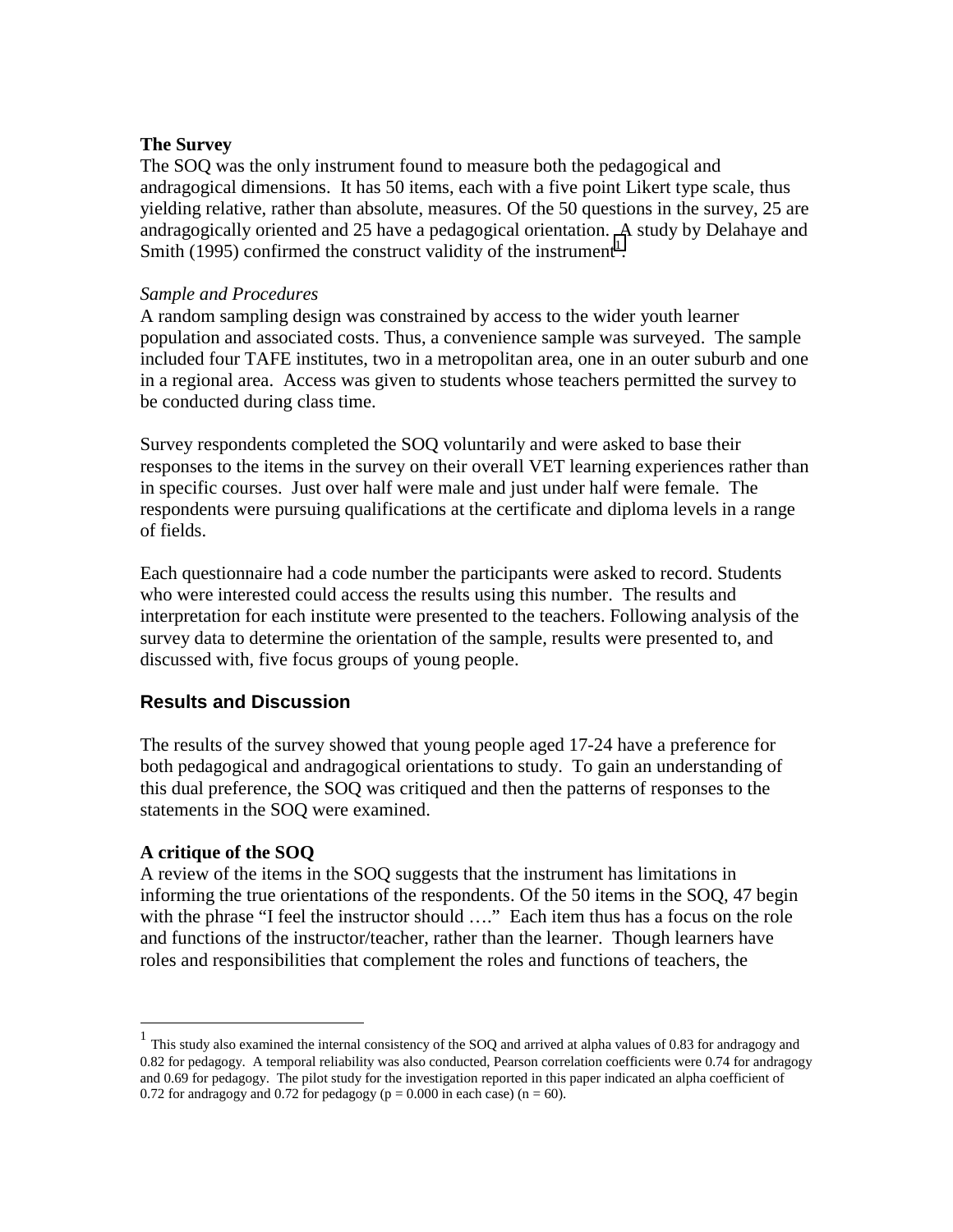instructions for the SOQ do not ask respondents to consider learner responsibilities when answering questions.

Within the considerable research on andragogy, the responsibilities of learners are not as explicit as those of teachers or facilitators. Bowden and Marton (1999) suggest that in higher education this is because most research focuses on teaching rather than learning. They note that the creation of optimal learning environments is frequently discussed in terms of the pros and cons of different teaching methods as opposed to learning processes or learner responsibilities.

In the practice of andragogy, the roles and responsibilities of learners appear to reside beneath unexamined assumptions. The literature surrounding andragogy highlights the roles of facilitators and the re-engineering of delivery processes in order to accommodate assumptions about adult learners, such as those of Knowles (1980). In this sense, andragogy appears to emphasise the delivery perspective and to neglect the roles and functions that could enable learners to maximise their learning.

#### **Response patterns to the SOQ**

For all the questions relating to andragogy a higher frequency of responses indicating "almost always", "often" and "occasionally", was noted. This was particularly the case for questions relating to teachers involving the learners in decision-making about their learning.

Of these 25 questions, 16 could be said to relate to the social aspects of learning - the significant role of the teacher in setting up a supportive, 'social' learning environment. The responses given to these 16 questions were mostly "Almost always" and "Often", demonstrating the preference of young people for a supportive, social environment for learning. This perhaps indicates the importance learners place on the social or 'feel good' aspects of the learning environment. This interpretation is supported by comments within the focus groups.

#### **Focus Groups**

Focus group participants were asked to discuss the aspects of andragogy that they prefer. Participants explained that they liked teachers to be friendly, treat them as adults and also to show concern for students. Essentially, their comments supported features of the learning environment that make them 'feel good'.

When the researcher explained that in an andragogical approach learners are expected to assume roles and responsibilities that complement those of the instructors, participants began to re-conceptualise andragogy in practice:

You are right. I didn't think of it that way

Of course… That's the difference. Mature students do take more control and do a lot without being told….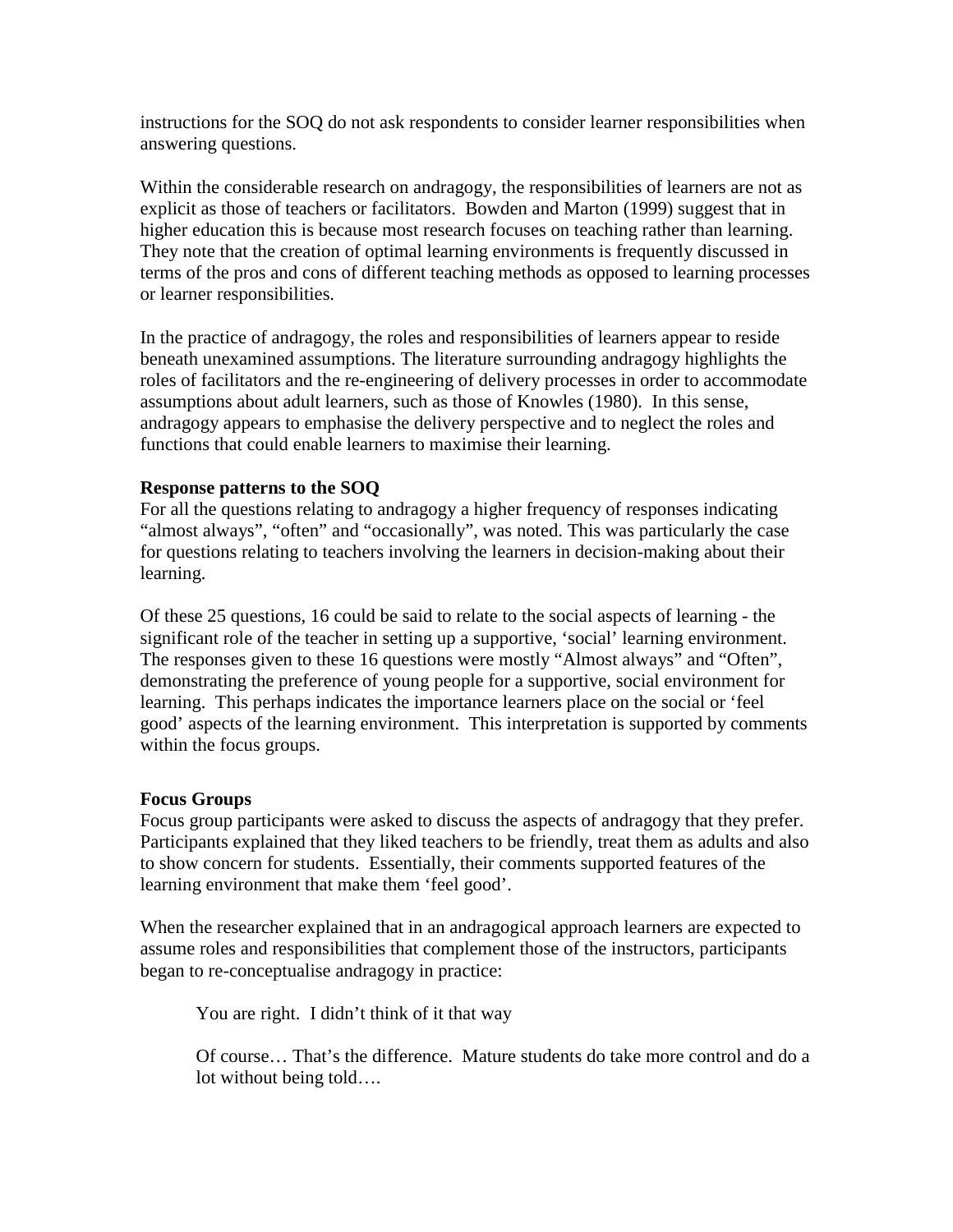In discussions, participants clarified that there were only certain aspects of andragogy for which they had a preference. The young people were familiar with the practice of andragogy in the classes that they shared with adult learners and had observed teachers behaving differently towards young people and adults. Based on their observations, they indicated that they liked teachers to be friendly, caring, understanding and to show concern for them as individuals. These views were held by the majority of the young people in the focus groups.

We want them to be interested in us as people not just students who attend their classes.

We'd love the teachers to respect us the way they respect the mature age students [adults] and how they are friendly with them.

One group explained,

With [name of teacher] we can discuss anything.... He is in touch [emphasised] by tone of voice] with our world. We can even ring him at home if we are stuck. No other teacher has his level of understanding and care towards us…. He is the best and the greatest…. He also knows when to put us into our place… He can control us too….

On the whole, the young people indicated that they wanted to be treated like adults. Their preference for a closer relationship with teachers, for structured course work and organised assessment procedures is not uncommon. Research by Matthews (1994), Purkiss (1995) and Ommen, Brainard and Canfield (1979) found similar preferences.

When the researcher asked the focus group participants why only certain aspects of andragogy were preferred, they explained that they were not yet prepared to take on many of the learning responsibilities associated with adult students.

It [andragogy] requires too much work and responsibilities. Adults can organise themselves to do that. We don't have the time ….

… yes, it [andragogy] is a nice option, because at least you can be treated as equal and the teacher can be friendly etc., but things get too tough when we have to do everything on our own….. Didn't realise, andragogy also means lots of responsibility….

The discussions confirmed that the young people preferred mainly the social aspects of andragogy. However, participants were also adamant about the significant pedagogical role of teachers for youths' learning. Participants wanted to discuss teachers' roles as experts and transmitters of knowledge and skill more than the role of learners or the learning process. This is probably because as learners they are more familiar with teacher's pedagogical roles and have expectations reflected by certain behaviours and practices. The teachers sit at the core of their learning, just as they did in school. It was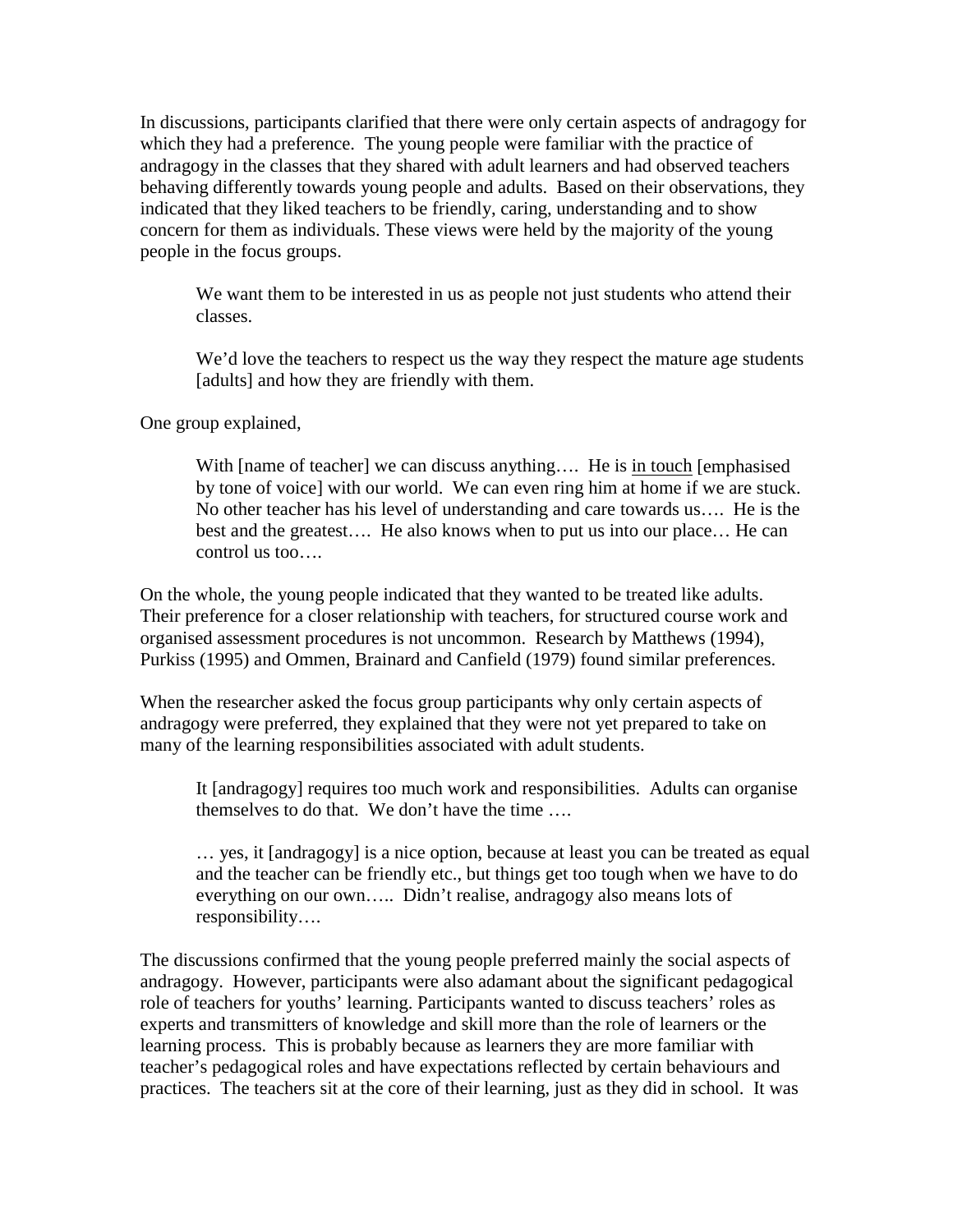clear that the young people rarely thought about their own roles and responsibilities as learners or even the learning process. When exactly these responsibilities are assumed is not certain. It may not necessarily be an age factor, rather a result of life experiences.

Stuart and Holmes (1982) argued that maturity was a significant factor that influenced preferences for pedagogical and/or andragogical orientations. The four elements of maturity that they suggest (learner's prior knowledge, past learning experiences, expectation, and attitudes to the future learning events) could be said to be deficient in young people, preventing them from fully appreciating an andragogical orientation. Learner maturity also forms a significant consideration in Delahaye et al.'s (1994) orthogonal model of pedagogical/andragogical orientations. Little is known about the four components of maturity suggested by Smith and Delahaye (1987) (interest, need to learn, willingness to accept the responsibility to learn, and skills in learning) especially among young people

## **Conclusions**

Data from both the survey and the focus groups confirm that young people prefer pedagogical as well as andragogical orientations to study. While they prefer some aspects of andragogy, at the same time, they are not prepared to relinquish the pedagogical practices of their teachers.

The study thus establishes that although young people ideally prefer both pedagogical and andragogical orientations, this does not mean that they are prepared to embrace all aspects of andragogy or that they are willing to take on the corresponding responsibilities of an andragogically oriented learner.

These findings have implications for those with responsibilities for facilitating the learning of young people. It highlights the importance of a common understanding between young learners and their teachers about the roles and responsibilities that each should adopt. It also makes it clear that it would be inappropriate to assume that young learners have the characteristics of adult learners that form the basis of andragogy.

### **References**

Bowden J and Marton F (1999). *The university of learning*. London: Kogan Page. Choy, S. (2001). *Youth learning*. Unpublished doctoral dissertation, Queensland University of Technology, Brisbane, Australia.

- Christian A C (1982). *A comparative study of the andragogical-pedagogical orientation of military and civilian personnel*. Unpublished doctoral dissertation, Oklahoma State University, Michigan.
- Delahaye, B. L. (1991). *The personality characteristics of learners who prefer learner controlled learning strategies in management education*. Unpublished doctoral dissertation, School of Commerce and Administration, Griffith University, Australia.